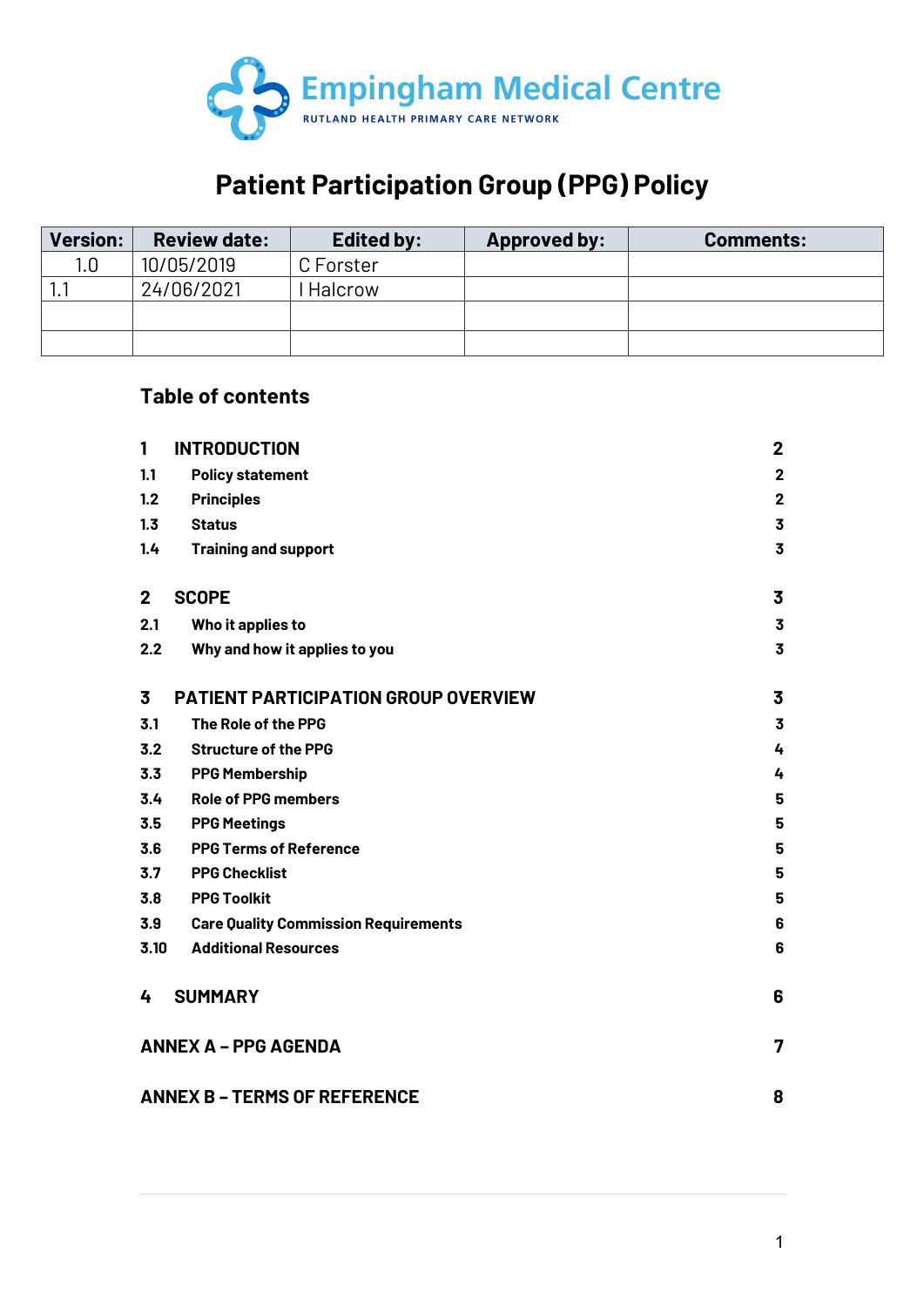

## **1 Introduction**

#### **1.1 Policy statement**

Since 1 April 2015, it has been a contractual requirement for all practices to have a Patient Participation Group (PPG).<sup>1</sup> The purpose of the PPG is to:

- obtain the views of patients who have attended the practice about the services delivered; and
- enable the practice to obtain feedback from its registered patients about those services

PPG's have a key role to play as they help ensure that patients and carers can influence their local services. $2$  Furthermore, it is vital that every patient and carer is aware that a PPG exists at Empingham Medical Centre, the purpose of the group and how they can get involved.

#### **1.2 Principles**

Empingham Medical Centre has a responsibility to respond to service user demand and will conform to the following principles:<sup>3</sup>

- Good public and patient participation enables the design and delivery of services and programmes that are grounded in reality, and better reflect peoples' needs
- Meaningful public and patient participation builds trust, creates a partnership approach, and leads to improved planning and early identification – and addressing of potential problems
- Participation activities should be embedded in the practice programme, including timescales and milestones for delivery, with sufficient time to plan and deliver robust participation approaches
- Understand who will be involved
- Those who experience the greatest disadvantage and exclusion often experience the poorest health outcomes; it is vital to work proactively with these patient groups
- Encourage inclusive participation by making use of multiple and diverse approaches, learning from previous activities
- Make use of existing networks to build on community strengths and avoid unnecessary duplication of effort
- Good engagement seeks and acts on people's views and ideas, but also feeds back how things have changes as a result of participation

<sup>1</sup> NHS GMS Contracts and PMS Agreements

<sup>2</sup> The Patients Association PPGs.

<sup>3</sup> NHS(E) Planning for participation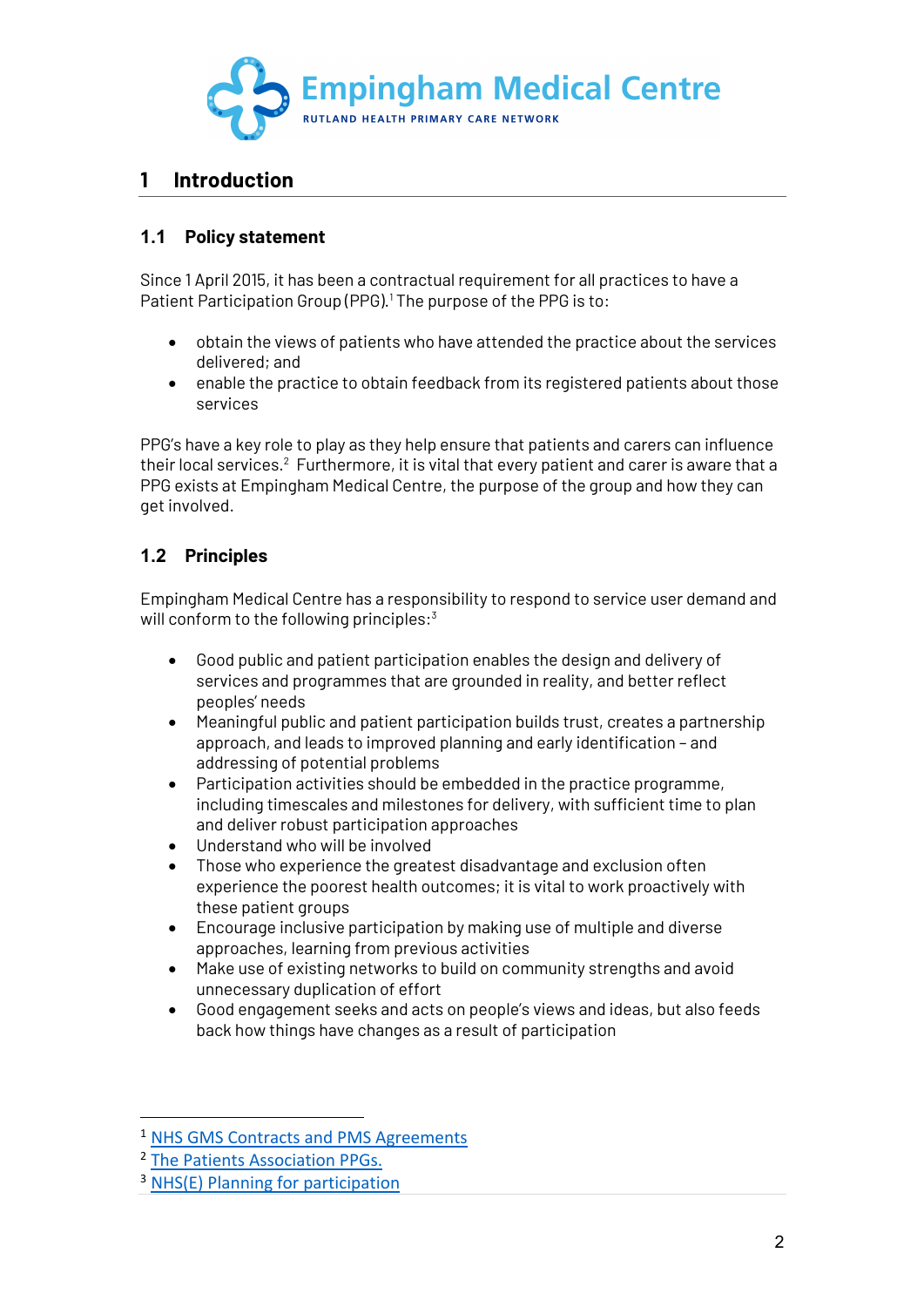

#### **1.3 Status**

The practice aims to design and implement policies and procedures that meet the diverse needs of our service and workforce, ensuring that none are placed at a disadvantage over others, in accordance with the Equality Act 2010. Consideration has been given to the impact this policy might have in regard to the individual protected characteristics of those to whom it applies.

This document and any procedures contained within it are non-contractual and may be modified or withdrawn at any time. For the avoidance of doubt, it does not form part of your contract of employment.

#### **1.4 Training and support**

The practice will provide guidance and support to help those to whom it applies understand their rights and responsibilities under this policy. Additional support will be provided to managers and supervisors to enable them to deal more effectively with matters arising from this policy.

## **2 Scope**

#### **2.1 Who it applies to**

This document applies to all employees, partners and directors of the practice. Other individuals performing functions in relation to the practice, such as agency workers, locums and contractors, are encouraged to use it.

#### **2.2 Why and how it applies to you**

Patient participation is a contractual requirement, it is the most appropriate way to maintain robust communication and interaction with a representative sample of the patient population. All staff must understand that the PPG exists, who the practice lead for the PPG is and how to direct patients to relevant PPG sources of information.

## **3 Patient Participation Group Overview**

#### **3.1 The Role of the PPG**

Empingham Medical Centre has a PPG who meet on a quarterly basis. The role of the PPG includes: 4

• being a critical friend to the practice

<sup>4</sup> Patient Participation Group Information & Support Pack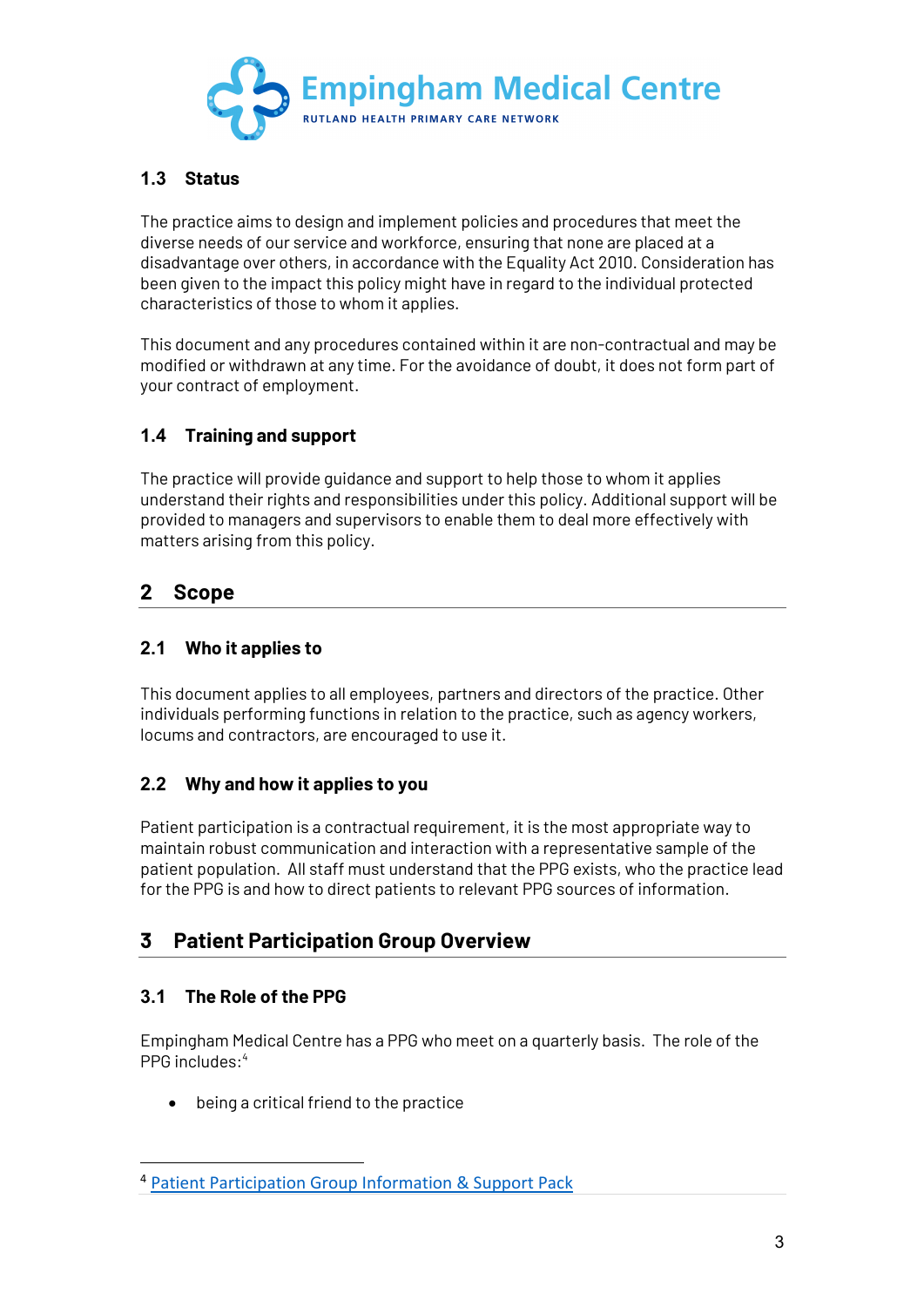

- advising the practice on patient perspective and providing an insight into the responsiveness and quality of services
- encouraging patients to take greater responsibility for their own and their family's health
- carrying out research into the views of those who use the practice
- organizing health promotion events and improving health literacy
- regular communication with the patient population

#### **3.2 Structure of the PPG**

Whilst there are no contractual requirements regarding the structure of a PPG, for effectiveness at Empingham Medical Centre, there is to be a PPG committee, which will include:

- Chair
- Vice Chair
- Secretary
- Treasurer (if required)
- Any additional posts may be created at the AGM if proposals are made

The committee shall comprise of members of the PPG, selected by members of the PPG. Should a member cease to be registered at the practice, then they will cease to be a member of Empingham Medical Centre PPG.

#### **3.3 PPG Membership**

PPGs should consist of a representative sample of the practice population and representatives should:

- be registered as either a patient or carer of a patient at the practice
- remain objective, contributing to group discussions appropriately with the patient at the forefront of their mind
- work in a collaborative manner with all group members
- listen to the views of group members
- adhere to the terms of reference for PPG members
- commit to upholding the seven key principles of life:
	- o selflessness
	- $\circ$  integrity
	- o objectivity
	- o accountability
	- o openness
	- o honesty
	- o leadership

Membership is not restricted to those patients or carers who can attend face-to-face meetings. Members can contribute to discussions via the practice virtual PPG.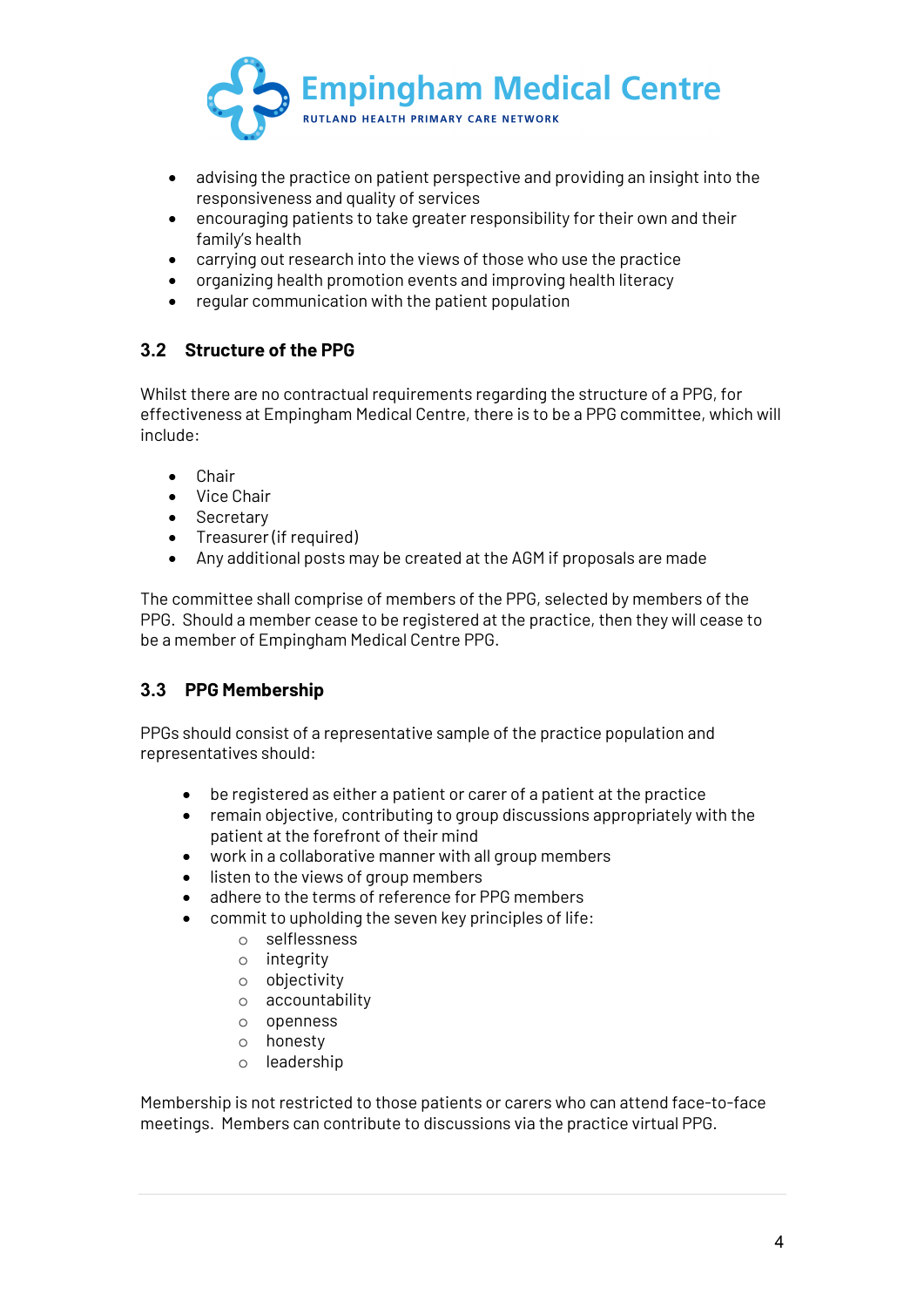

#### **3.4 Role of PPG members**

Empingham Medical Centre will encourage PPG members to:

- liaise with patients and carers, discussing concerns and comments pertinent to practice services
- champion the PPG, actively engaging with the patient population and local community
- attend and contribute to meetings, sending apologies in advance to the secretary in cases of known absence
- remain objective throughout meetings, listening to, and respecting other members
- represent the patient population effectively, expressing the views of the population in an objective manner

#### **3.5 PPG Meetings**

PPG meetings take place quarterly. Prior to the meeting, an agenda will be emailed to members for the meeting. The agenda will state the date, time and location of the meeting and also include:

- Apologies (for non-attendance)
- Approval of the minutes of the previous meeting (proposed and seconded)
- Matters Arising
- Items for discussion (consider new members, local and national initiatives etc)
- Any other business (an opportunity for members to voice patient / carer concerns / suggestions or compliments)
- Date and time of next meeting

An example of an agenda can be found at Annex A to this policy.

#### **3.6 PPG Terms of Reference**

Terms of Reference for Empingham Medical Centre PPG can be found at Annex B to this policy.

#### **3.7 PPG Checklist**

The Patients Association have produce a template for a PPG checklist which can be used to review the current structure and effectiveness of the PPG, before formulating an action plan to improve the effectiveness of the PPG if necessary.

#### **3.8 PPG Toolkit**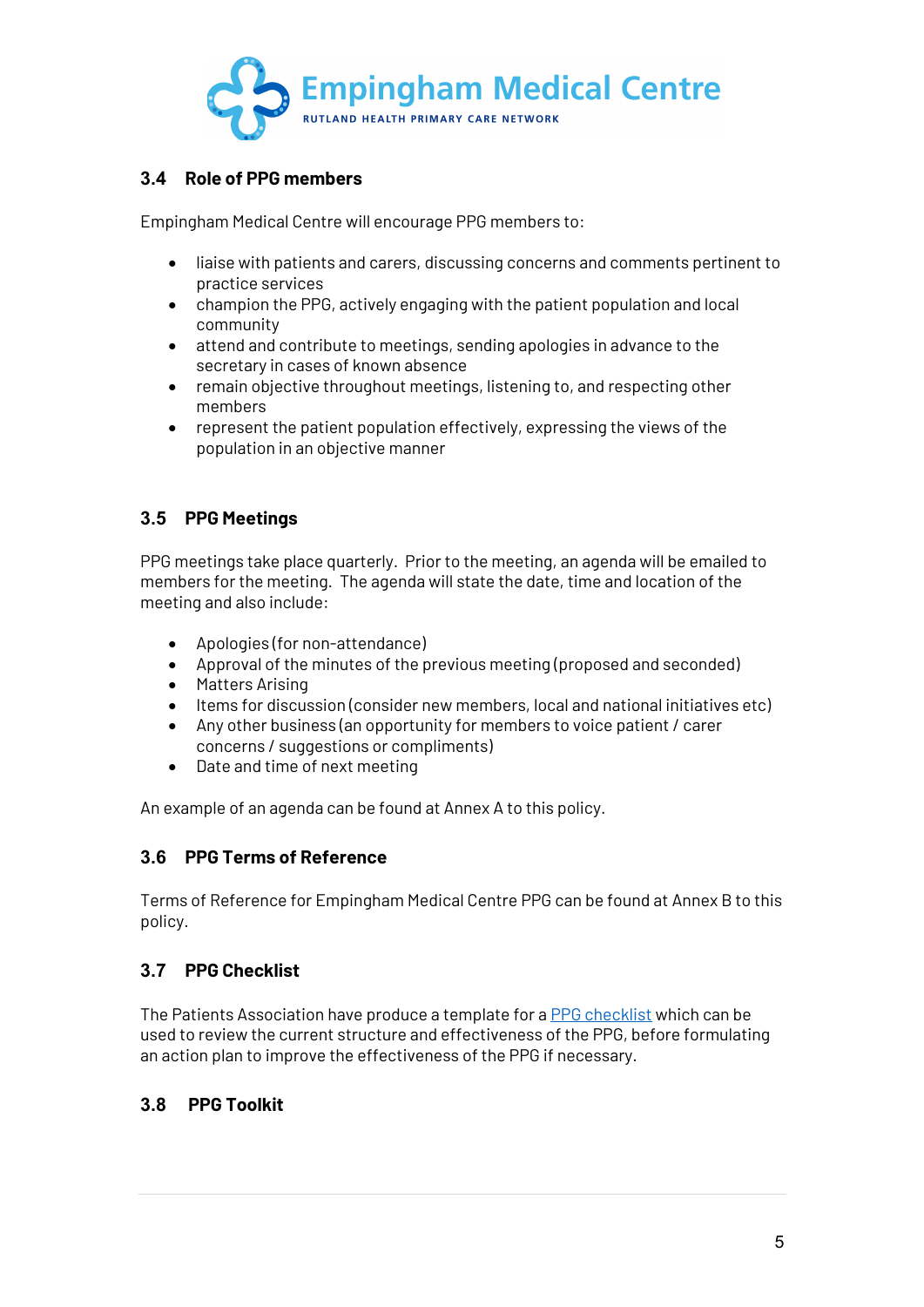

Londonwide LMCs in conjunction with the patients association have produced a toolkit which may be used to review and set the future framework for the PPG at Empingham Medical Centre.

#### **3.9 Care Quality Commission Requirements**

The CQC expect the practice to be well-led; key line of enquiry (KLOE) W45 asks: How are people who use the service, the public and staff engaged an involved? Empingham Medical Centre will need to answer the following:

- How are people's views and experiences gathered and acted on to shape and improve services and the culture?
- How are people who use services, those close to them and their representatives actively engaged and involved in decision-making, including through a patient reference group or patient participation group?

#### **3.10 Additional Resources**

The National Association for Patient Participation (N.A.P.P) has produced a resource guide to help PPGs work effectively, the guide was commissioned by NHS England and is titled Building Better Participation (BBP).

#### **4 Summary**

Patient Participation Groups are an invaluable forum for patients and carers to influence their local services, ensuring Empingham Medical Centre meets the needs and wishes of the patient population. Furthermore, through constructive feedback, Empingham Medical Centre will be able to make improvement to services, ensure compliance with CQC regulations, but ultimately, will build a strong relationship with the patient population.

<sup>5</sup> CQC Appendices to the provider handbook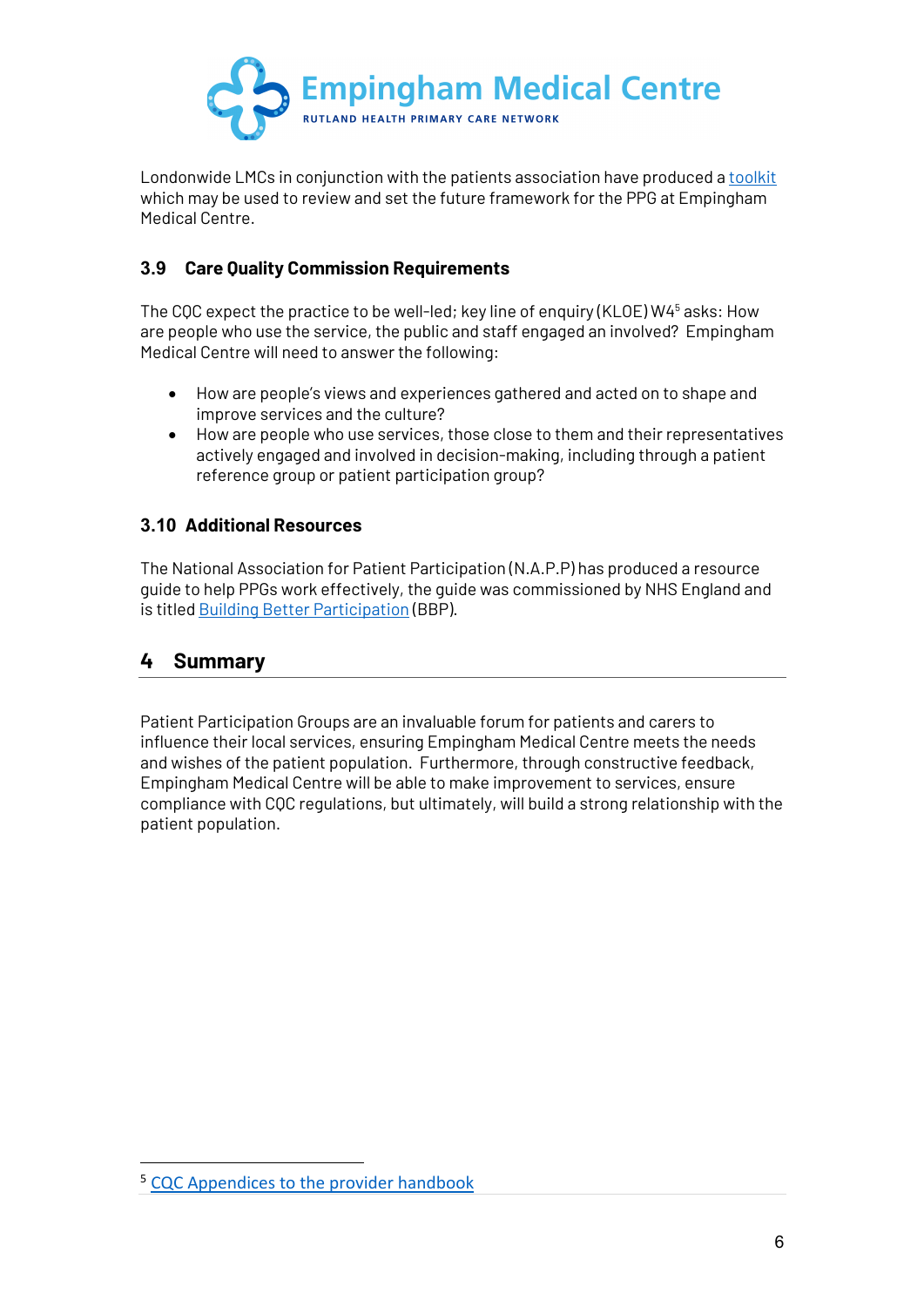

## **Annex A – PPG Agenda**

#### **AGENDA FOR THE PATIENT PARTICIPATION GROUP MEETING TO BE HELD AT ON**

| Item                                  | Lead |
|---------------------------------------|------|
| 1. Apologies                          | Sec  |
| 2. Minutes of last meeting.           |      |
| 3. Matters arising from last meeting. |      |
| 4. Items for discussion               |      |
| 5. Any other business.                |      |
| 6. Arrangements for next meeting.     |      |

[Insert name] **Secretary** [Insert practice name] PPG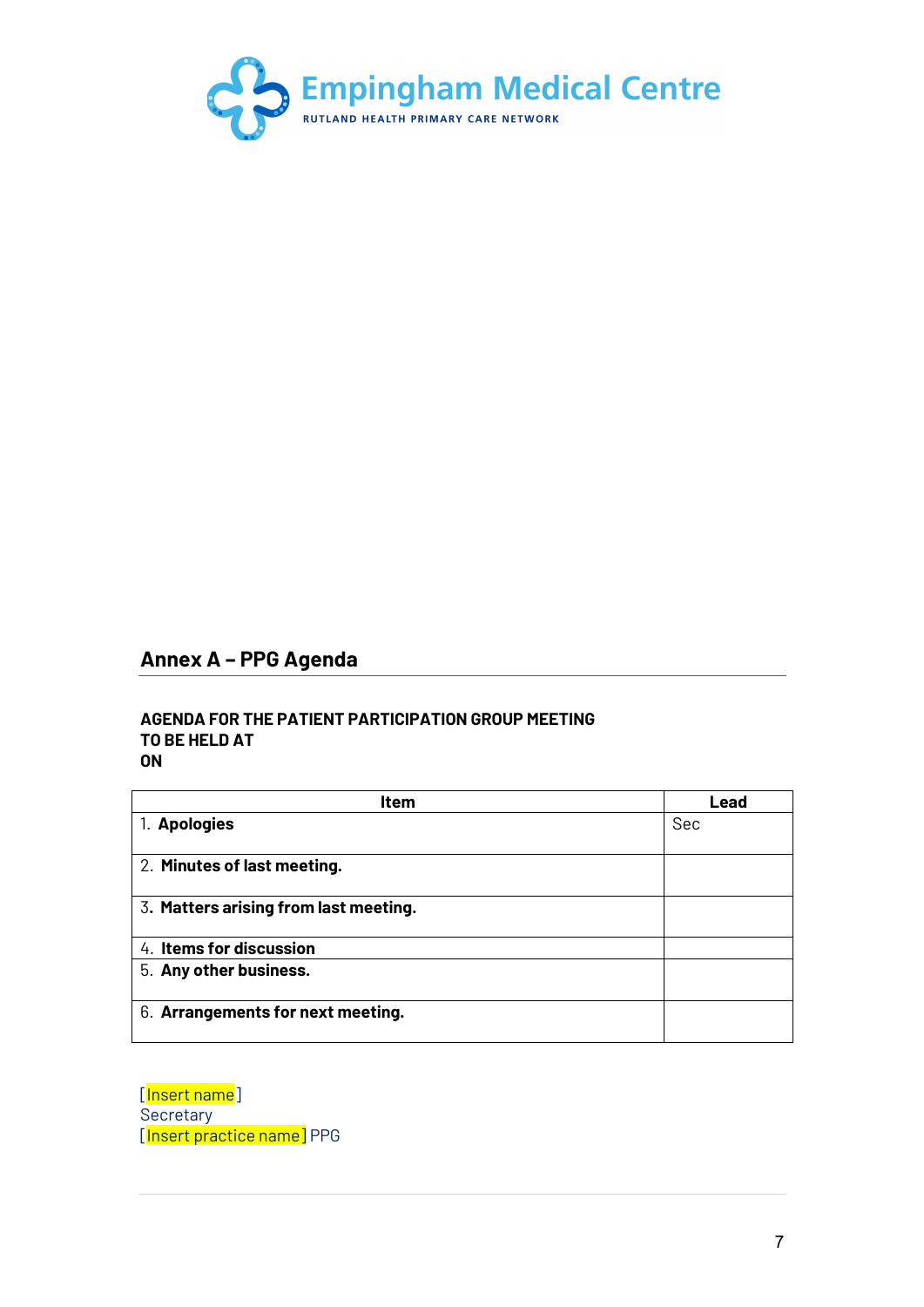

## **Annex B – Terms of Reference**

#### **Empingham Medical Centre Patient Participation Group Terms of Reference**

#### 1. **Group Structure**

1.1 Empingham Medical Centre PPG will be drawn from the patient population at Empingham Medical Centre. Any member who leaves the practice ceases to be a member of the group immediately.

1.2 The group will comprise of officers and patients of the practice, with the following committee positions:

- Chair
- Vice Chair
- Secretary
- Treasurer (if required)

Other positions may be added as deemed appropriate at the Annual General Meeting (AGM).

#### 2. **Meeting Frequency and Attendance**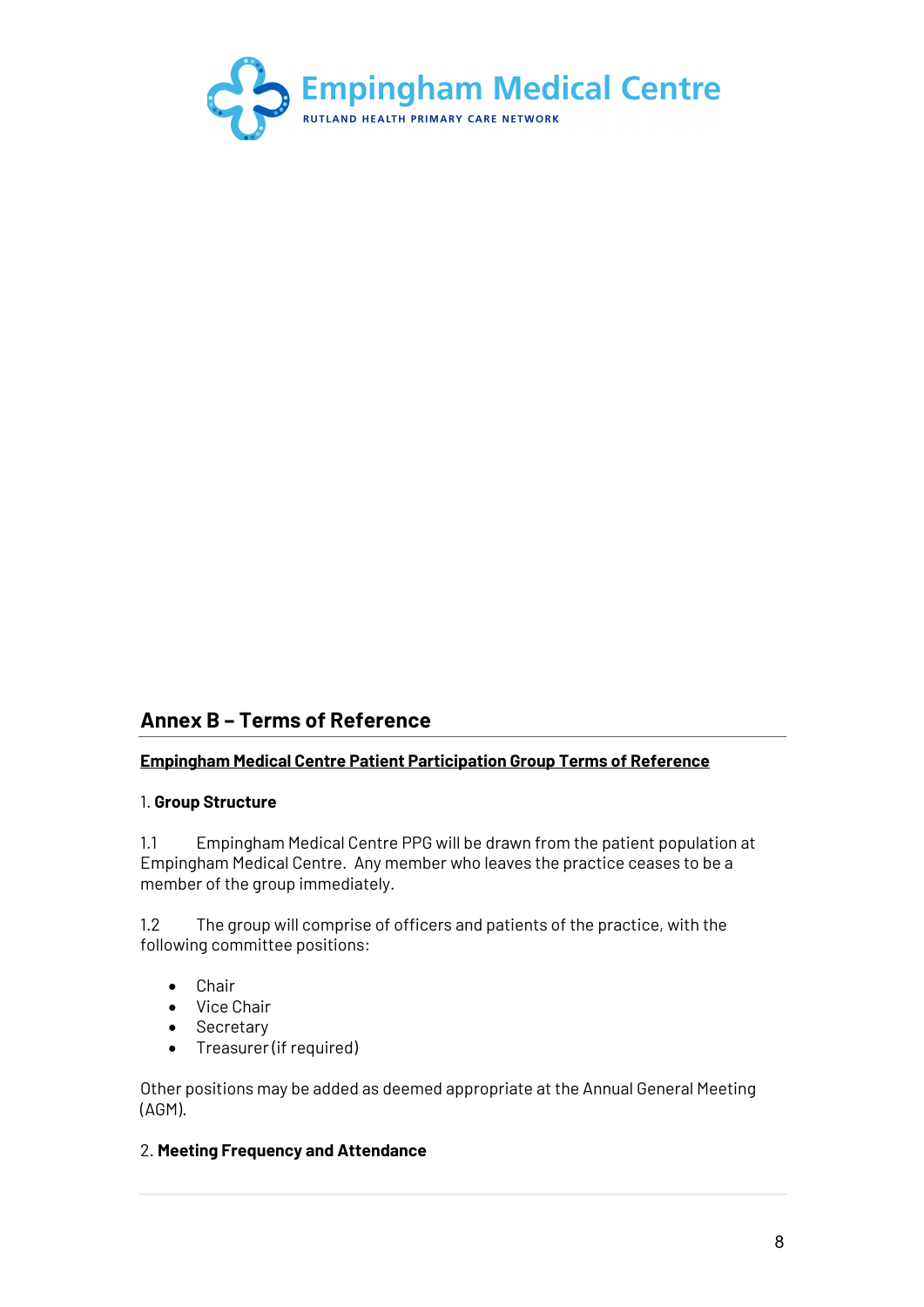

2.1 Empingham Medical Centre PPG will meet on a quarterly basis, meetings must have in attendance at least four members if they are deemed to be quorate. To maintain momentum within the PPG, any members who fail to attend 2 meetings consecutively, will be asked if they continue to actively participate in the group. If not, they will be asked to resign.

2.2 Committee members will meet 4 times per year (usually one week before each quarterly meeting) for planning purposes.

2.3 Members are requested to adhere to the following etiquette:

- Submit apologies for non-attendance prior to the meeting
- Attend meetings punctually
- Be prepared to discuss items on the agenda for which they are the lead
- Respect the views of others
- Acknowledge the vote of the majority, should the vote be tied, the Chair may exercise the casting vote (optional)

#### 3. **Face to face and virtual PPG**

3.1 Empingham Medical Centre will operate a face to face and virtual PPG. Both are intrinsically linked and members of either group will adhere to these TORs. Furthermore, the members of both groups will be expected to sign the a Confidentiality Policy and Declaration Agreement.

#### 4. **Aims of the PPG**

4.1 The aim of Empingham Medical Centre PPG is to establish and embed an effective relationship between the practice team and the patient population, communicating patient experience, concerns, suggestions, comments and compliments in an objective manner.

4.2 The PPG will work collaboratively with the practice, on behalf of the patient population, ensuring the services of the practice meet the needs and wishes of the patient group.

4.3 The practice agree to work collaboratively with the PPG, on behalf of the patient population, ensuring they listen to feedback, concerns, suggestions, comments and compliments in an objective manner, taking the necessary action to improve services where applicable.

4.4 PPG members will act as the information conduit between the practice and the practice population and the wider community, ensuring all parties are aware of any issues or initiatives which are or, are likely to affect patients.

#### 5. **Specific Activities**

5.1 The PPG will obtain feedback from the patient population about the services delivered by Empingham Medical Centre. Members will review the feedback, informing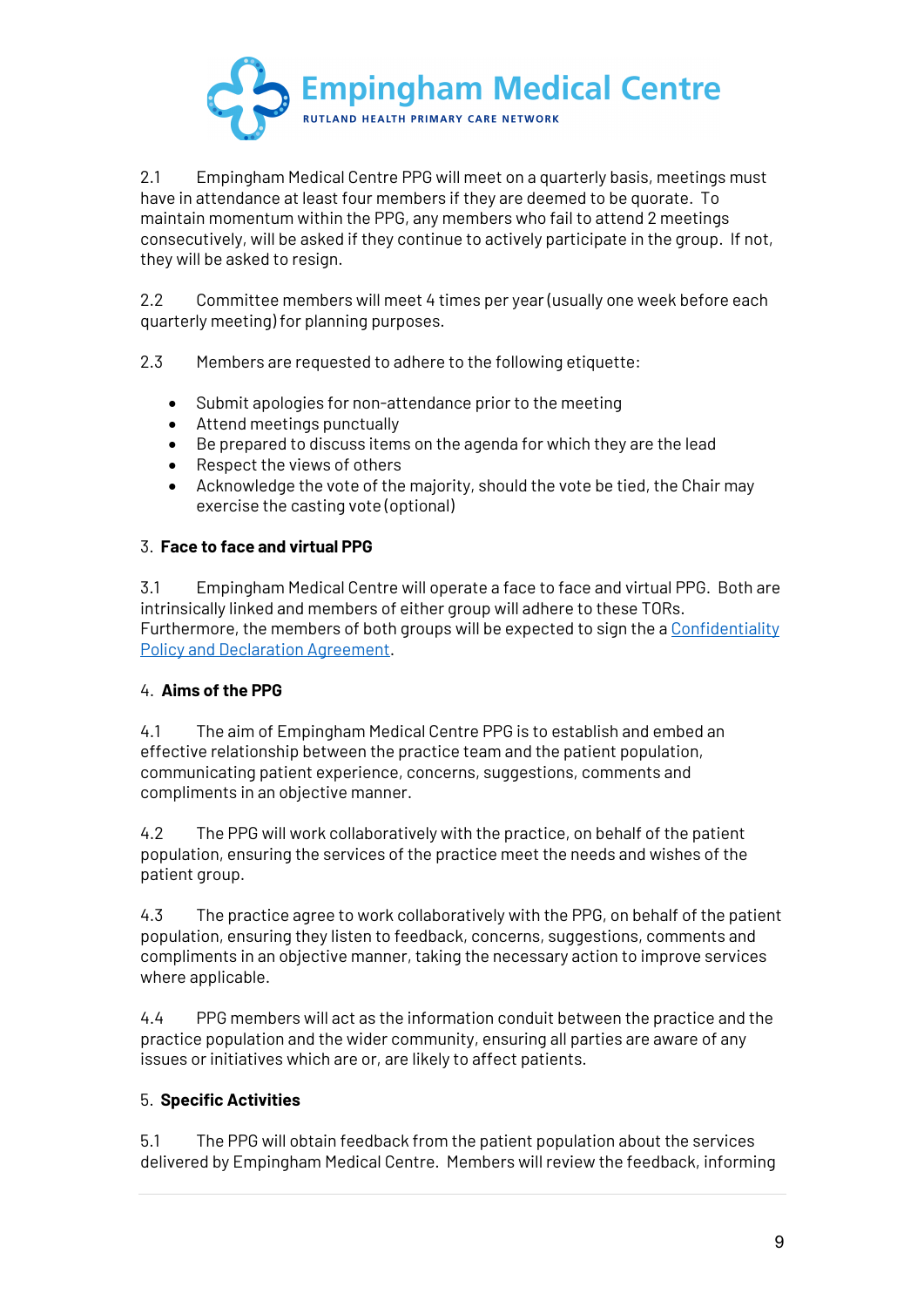

practice staff accordingly, identifying areas for improvement. This information will then be relayed to the patient population.

5.2 The PPG will promote the practice at every opportunity, helping the community understand the range of services available. In addition, members will promote online services, encouraging patients to register for such services.

5.3 Maintain a prominent presence online and in the practice waiting room, displaying pertinent information. Additionally, the PPG will meet with the patient population opportunistically, gathering information for feedback as well as promoting the services of the practice.

5.4 Be involved in all areas of practice development, relaying patient feedback and/or concerns, promoting practice and CCG led health initiatives wherever possible.

5.6 Liaise effectively with practice staff, sharing information regarding issues which may affect both patients and staff, whilst relaying issues identified by staff, in order to improve service provision or raise patient awareness.

#### 6. **Committee Responsibilities**

- 6.1 In addition to the above, the Chair is responsible for:
	- ensuring meetings are held on a regular basis
	- facilitating the AGM
	- ensuring all committee and group members adhere to the TORs.
- 6.2 The Vice Chair is responsible for:
	- supporting the Chair throughout his or her tenure
	- deputising for the Chair in periods of absence
	- ensuring committee members are aware of their roles and responsibilities
- 6.3 The secretary is responsible for:
	- producing the agenda at least one week prior to the quarterly meetings
	- taking and issuing the minutes of the quarterly meetings
	- retaining a record of all decisions made at meetings
	- retaining all PPG meeting administration effectively and securely.

#### 7. **Signatures**

Signed on behalf of Empingham Medical Centre:

Signature:…………………………………….

Print Name:…………………………………..

Date:…………………………………………..